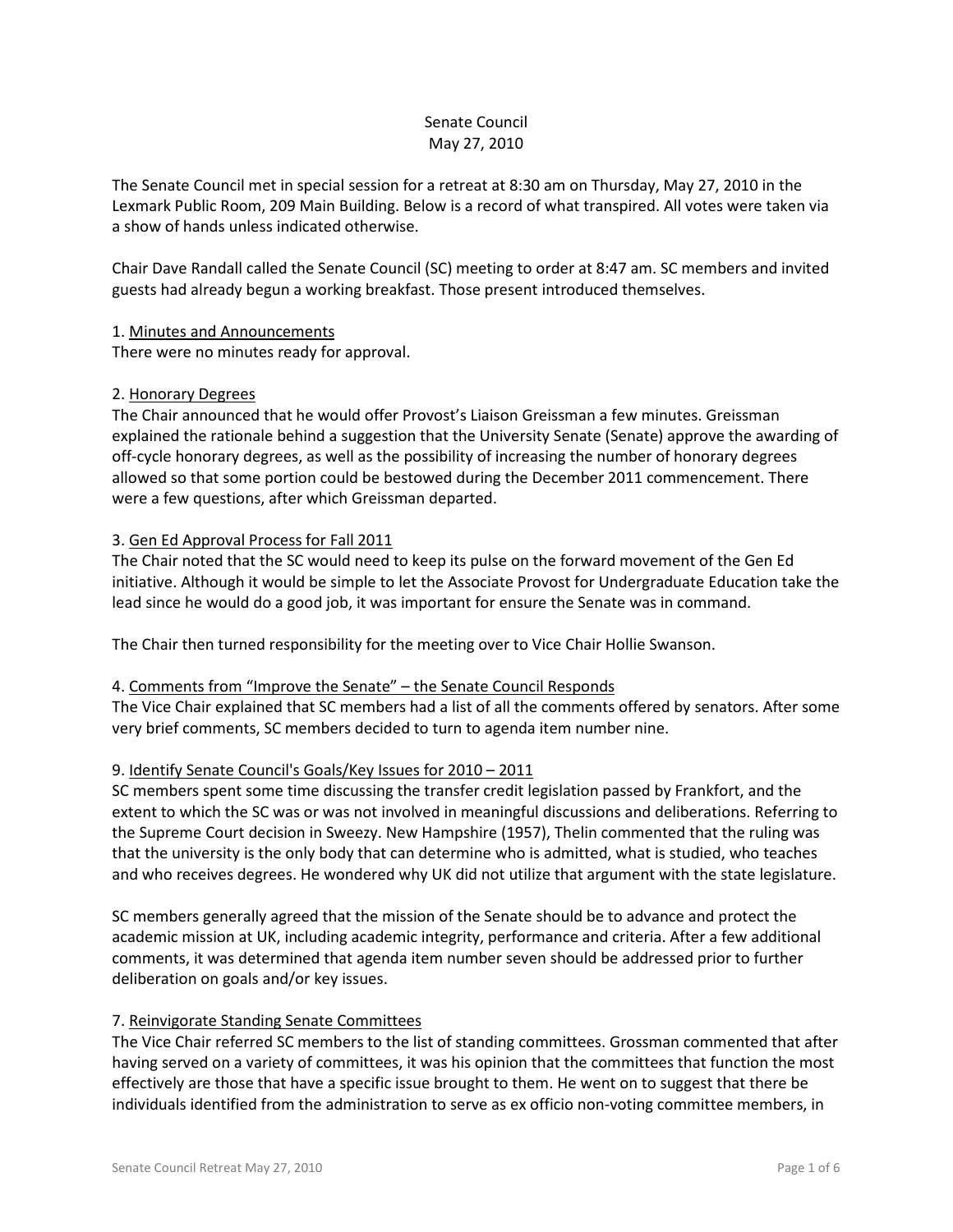order to help committees identify and get in front of issues, instead of merely react. Steiner disagreed with that idea, saying that it was not helpful for an administrator to offer information on what an administrator thinks is important. Having a faculty perspective is crucial to directing committee activities.

There was general discussion regarding the usefulness of charging Senate committees with specific duties, as well as comments about the attempt a few years ago to require UK to define parameters for completer degrees. This turned into a discussion about how the Senate is able to respond to situations that occur outside the University, and if the Senate had some type of legal representation. Although there is Legal Counsel, that office is biased toward representing the administration's perspective. There was general support for the idea of identifying a faculty member from either the College of Law or the College of Education to serve as a legal liaison, akin to the Provost's liaison.

Joe Peek (incoming faculty trustee) opined that communication and communication failures were a large part of the issues discussed up to that point. He noted that having access to and understanding the budgeting process was critical in order to make sensible decisions.

SC members discussed various situations from the past and how changes in communication could have resulted in different outcomes. There was a suggestion to form a Committee on Committees, made up of Senate committee chairs, to make recommendations on the possible merger or dissolution of various Senate committees.

After additional discussion, Grossman **moved** that the SC identify a faculty member with legal expertise who is willing to serve as the Senate's legal advisor, and then pursue appointment of that person with appropriate recognition, approximately 20%, in their Distribution of Effort form. McCorvey **seconded**.

Yanarella stated that the legal advisor position should also serve as the SC liaison to UK's Legal Counsel, so that person can go to Legal Counsel and get appropriate documents that may bear on a particular issue, as well as offer feedback to the SC and Senate. Grossman opined that the person would be a frequent attendee of SC meetings, either voting or non-voting. There were additional comments made.

A **vote** was taken on the **motion** that that the SC identify a faculty member with legal expertise who is willing to serve as the Senate's legal advisor, and then pursue appointment of that person with appropriate recognition in their Distribution of Effort form, and the motion **passed** with none opposed.

After the vote, SC members discussed how best to implement the motion. Grossman **moved** that an ad hoc committee be appointed to define the duties of the position and identify a person who would be suitable for the position, and report back to the SC in early fall. Steiner **seconded**. A **vote** was taken and the motion **passed** with none opposed.

There was additional discussion about various matters. SC members decided it was necessary to identify an annual, specific charge for various committees to address and make recommendations. The faculty and the University Senate must be mobilized, and there is a need to delegate information-gathering activities to the Senate's committees. There were comments about how to avoid losing institutional knowledge. Below are some of the comments and/or suggested goals for various committees. SC members agreed that all Senate committees should more actively interact with administrators, and request responses from appropriate administrative areas as necessary. Each committee's reports, recommendations and responses from administrators should be posted on the Senate website and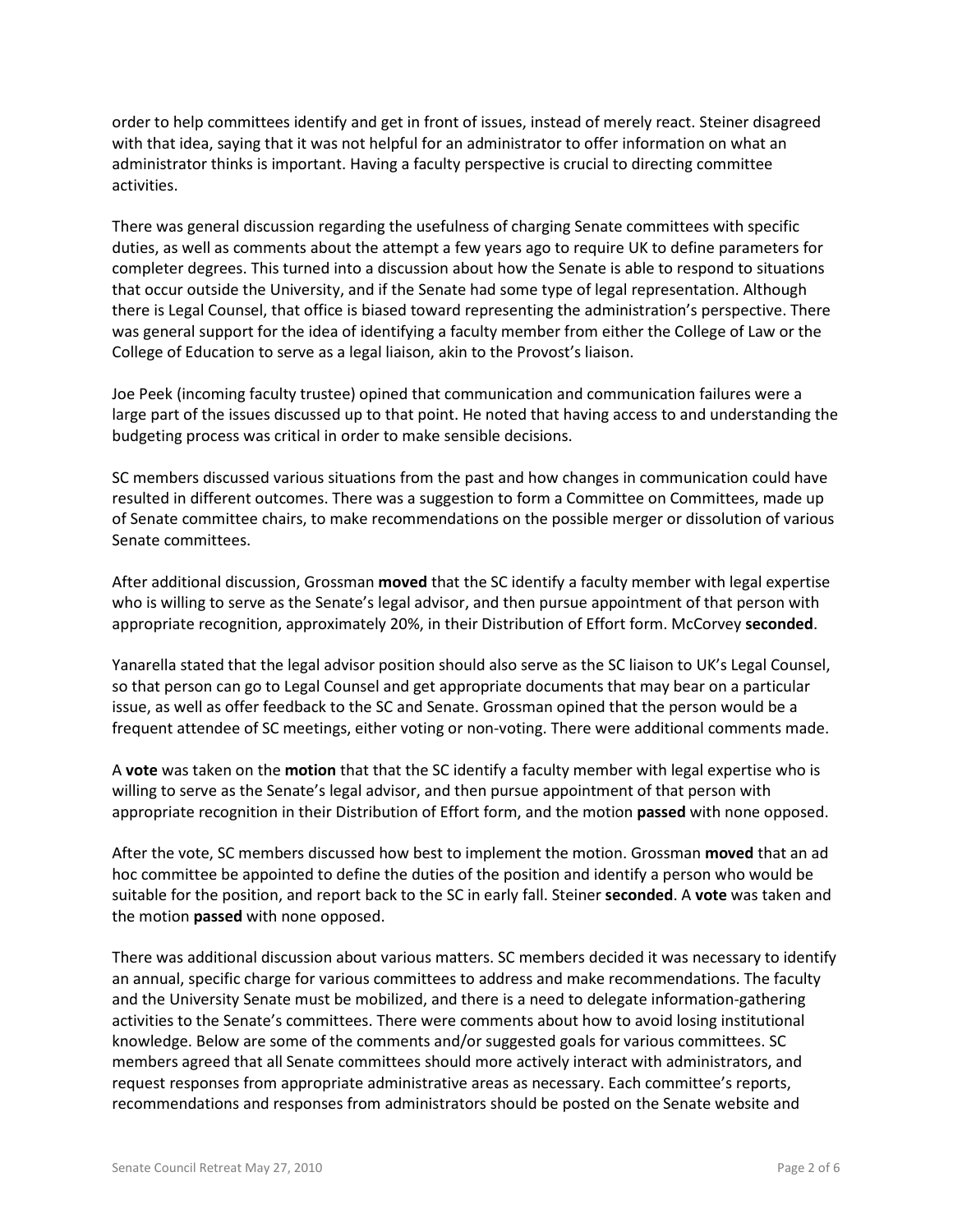presented to the Senate on an annual basis. SC members also mentioned wanting more information about the budget of the Office of the Senate Council and its expenditures.

There was brief discussion regarding the salary for the SC's administrative coordinator. Grossman **moved** that the incoming SC Chair nominate a subset of the SC to examine and revise the description of the administrative coordinator's job duties with a view towards increasing compensation, and Jensen seconded. The motion was **seconded** and a **vote** was taken. The motion **passed** with none opposed. SC members determined that the subset would be comprised of Vice Chair Swanson, Steiner, Jensen and Yanarella.

SC members then moved into small groups to identify possible, specific charges for the Senate's committees for 2010-2011, and subsequently broke for lunch. Just after returning from lunch, Thelin **moved** that the Senate Council commend and thank Mike Mullen, Associate Provost for Undergraduate Education, for his sustained work and contribution to general education reform and his continued commitment to joint faculty-administration collaboration. Grossman **seconded**. There being no discussion, a **vote** was taken and the motion **passed** with none opposed.

Anderson **moved** that the Senate Council commend and thank Professor Susan Carvalho for her work and contribution to general education reform. After brief discussion, a **vote** was taken and the motion **passed** with none opposed.

The suggestions below are a summary of the comments made both prior to and after lunch.

- Senate's Academic Facilities Committee: No new buildings for programs housed within the College of Arts and Sciences have been built in the past 35 years, and there is no information about how vacated buildings (e.g. Pharmacy Building) will be utilized. The committee should solicit input on physical plant needs from senators, faculty, Student Government Association and invite administrators to present their priorities and associated rationales. A list of Senate priorities and associated rationales should be developed and presented to the Senate for approval. This committee can also communicate the Senate's facility priorities/rationales to the administration and the Board of Trustees, through the faculty trustees.
- Senate's Admissions and Academic Standards Committee: This committee should be charged to offer proactive response to pending legislation. It can review program criteria and standards, and admission, probation and suspension policies. How do such policies in one college affect other colleges? In addition, the committee should review the issue of transfer credit and how its impact can be measured. Finally, what courses have been approved in the past for transfer credit, and how are they reviewed for transfer credit?
- Senate's Institutional Finance and Resource Allocation Committee: This committee should be charged to review UK's budget and communicate with the Executive Vice President for Finance and Administration and the University Budget Office. It is important for this committee to be given access to detailed information in a proper and timely manner, particularly information pertaining to potential, tentative plans for financial enhancements or reductions. Finally, the committee should explore further administrative oversight of the budget for UK Athletics and the relation of the Athletics budget to UK's general fund. It will be important to have some sort of schedule of annual fiduciary deadlines/dates, as well as regular reports from pertinent financial areas.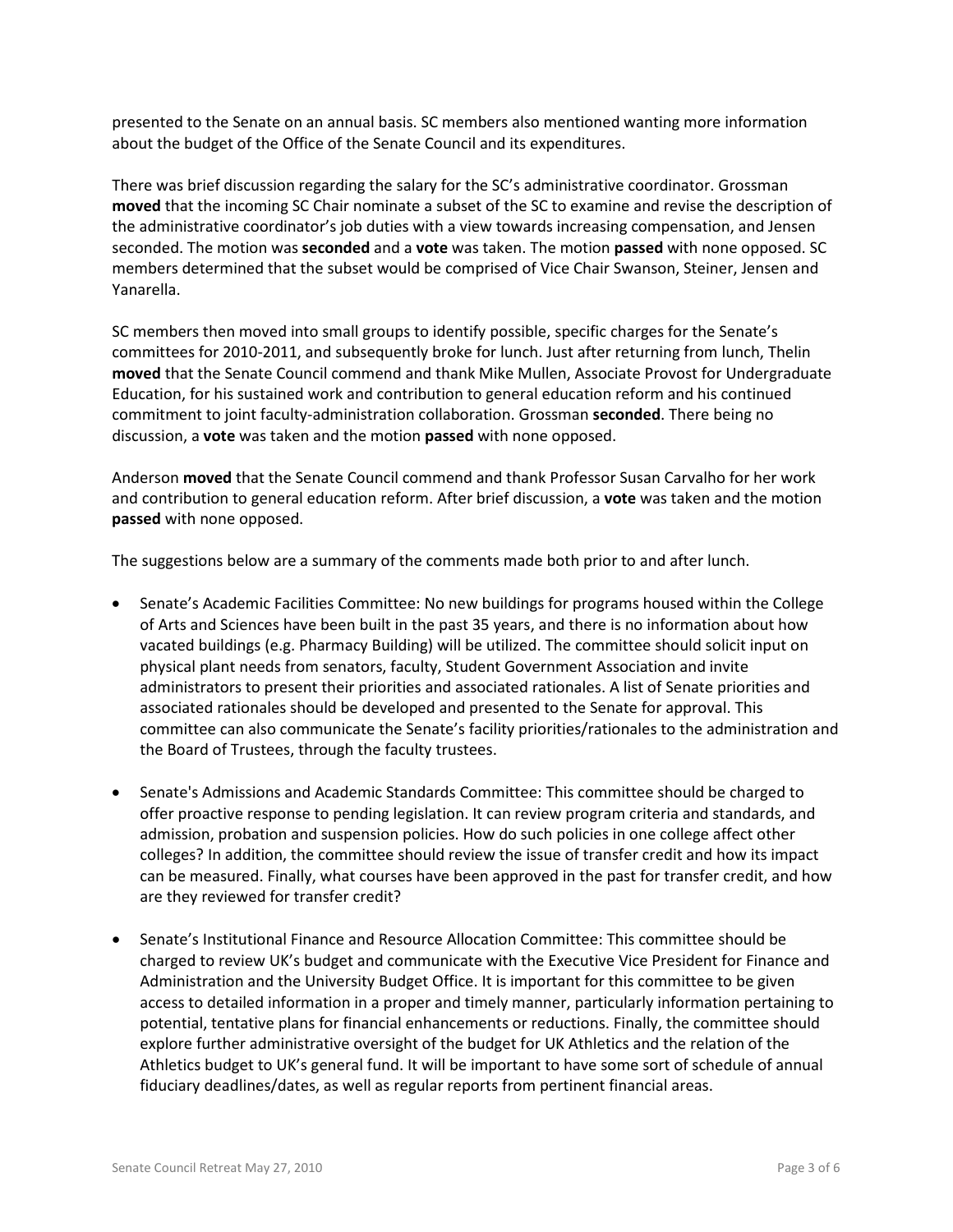- Senate's Admissions Advisory Committee: A more appropriate name would be the "Enrollment Committee." A written report as per the committee's charge in the *Senate Rules* should be offered on the activities/changes that have taken place for the period of academic year 2001-2002 to the present. Grossman **moved** to change the name of the committee to the "Senate's Enrollment Management Advisory Committee" and McCorvey **seconded**. There being no discussion, a **vote** was taken and the motion **passed** with none opposed. The issue of transfer credit and how its impact can be measured should also be a part of this committee's purview.
- Senate's Academic Planning and Priorities Committee: A mechanism to communicate with faculty and staff and offer faculty offering the opportunity to weigh in needs to be developed. The committee must be proactive (not reactive) and should have regular meetings, including the SC Chair, with the President regarding growth and development, and with the Provost regarding academic issues. The committee can use these meetings to be informed of issues that are coming, and can set meeting agendas accordingly. There should be a liaison from the Senate's Academic Planning and Priorities Committee to the Provost-run UCAPP (University Committee on Academic Planning and Priorities) and that liaison should offer an annual review. This committee could also take the responsibility for identifying funding for programmatic forums for faculty. Another possibility for this committee is a faculty award by the faculty, for the faculty. SC members wondered what other universities do with respect to academic planning and academic priorities. There was a suggestion that the SC utilize the SEC Affiliated Faculty Leaders group to find such information.
- Senate's Research Committee: This committee should look into the Division of Laboratory Animal Resources (DLAR, dealing with ethics in animal management) as they relate to faculty research. In addition, the committee should examine the policies by which grant management is established and why the administrative response to faculty concerns is perceived as decreasing. The committee should review the overall indemnification process for all of campus, as the process for clinical research is only operational on the healthcare campus; there is no clear policy for indemnification on main campus. Finally, there should be a review of benefits in the graduate education process – graduate education expenses are increasingly being transferred to research funding awards, which may not necessarily be the best management of graduate education. There was discussion about the exceptionally detailed requirements of the Institutional Animal Care and Use Committee (IACUC), including, for example, directives on what types of sutures to use in animal surgery. It was asserted that the DLAR administrative processes were handcuffing the IACUC processes.

There was also extensive discussion regarding faculty oversight of graduate education. There were suggestions that there be a review of policies for graduate students, teaching assistants, research assistants and post-doctoral scholars that pertain to remuneration, disability/maternity/medical leave, workload, background/immigration, and having summer salary taxed due to not being classified as a student. Thelin noted that in the 1990s, a graduate student brought the issue of not having access to health insurance to the SC. The SC moved the issue forward against the wishes of then-Provost Mike Nietzel, and health insurance for graduate students is now pervasive.

Grossman **moved** that the Chair establish an ad hoc committee to determine which existing Senate committee is most appropriately charged with reviewing issues pertaining to graduate education, including post-doctoral students, or if a new standing committee is warranted, and that a report be given by the next SC retreat. McCorvey **seconded**. There being no additional discussion, a **vote** was taken and the motion **passed** with none opposed.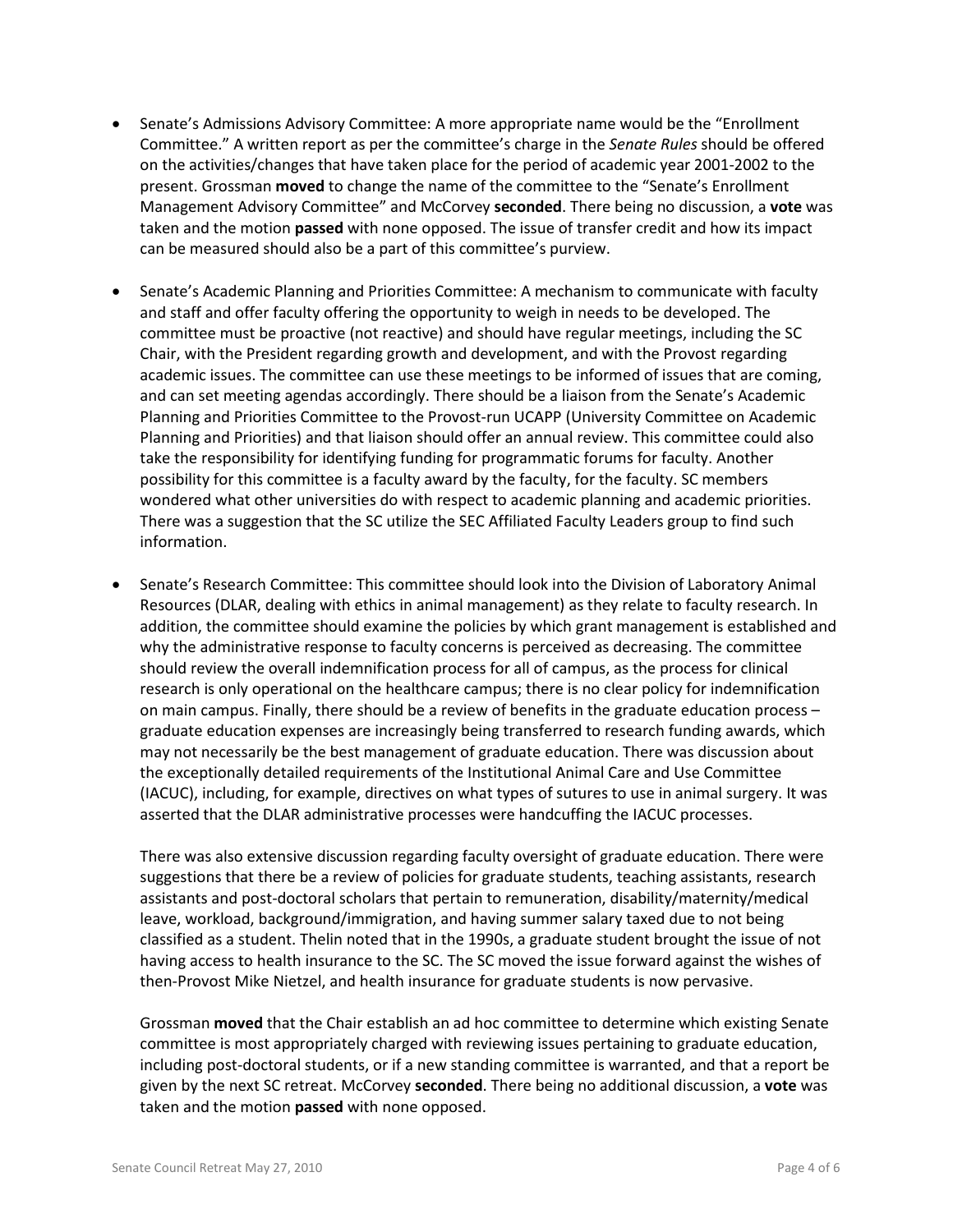- Potential new committees:
	- o Grievance Committee
	- o Standing Committee on Intercollegiate Athletics: The rationale for this suggestion was that student athletes are students first, and there should be faculty oversight provided to those undergraduate student athletes. It was noted that UK is the only school in the Southeastern Conference whose faculty governance body does not have a seat on its athletics governing body. The faculty trustees confirmed that while there are faculty members on the Athletic Association Board of Directors, those faculty members are appointed by the President, not the University Senate. Grossman suggested that the SC ask if President Todd was amenable to making appointments to the Athletic Association Board of Directors from a slate of names offered by the SC. Grossman wondered about the benefit of researching SEC requirements for faculty representation on athletic boards. If faculty representation is required, then appointees by the President should not count as faculty representatives. Chair Randall volunteered to ask for information on intercollegiate athletics and faculty involvement from a University of South Carolina student doing her dissertation on that issue, who was involved with the group SEC Affiliated Faculty Leaders (SECAFL).

After discussion on specific committee charges wound down, there was generalized discussion about the Senate's committees. Jensen **moved** to establish an ad hoc committee on committees to be appointed by the Chair, to determine which Senate committees should continue, which should be merged, and which should be discontinued, and such a report given to the SC by early fall. Yanarella **seconded**.

As the retreat wound down, Chappell expressed some concerns that the actions of the SC during the day were more bureaucratic in nature than focused on faculty governance. He said that what was still truly missing was a greater involvement of faculty in taken ownership of faculty governance. Yanarella acknowledged that he was not a big supporter of small, incremental steps, but thought that in comparison to the past eight years and the corresponding stagnation of Senate committees, the day's actions were a huge leap forward. Jensen commented upon the need to communication between senators and faculty at large. Grossman suggested that the July retreat deal more with the issue of communication, particularly how to encourage senators to communicate more with constituents.

Vice Chair Swanson said that she would look into how other institutions tackle big issues and yet still conduct pro forma duties.

As a wrap up, there was general consensus among SC members that any of the following issues could be key goals for the 2010-2011 academic year: general education implementation; proactive review of budget cuts; engaging a greater number of faculty involvement; taking ownership of the faculty's responsibilities to the University; charging committees with relevant goals; establishing a bidirectional chain of communication; and clearly communicating the responsibilities of the Senate.

The meeting was adjourned about 2:40 pm.

Respectfully submitted by Dave Randall, Senate Council Chair